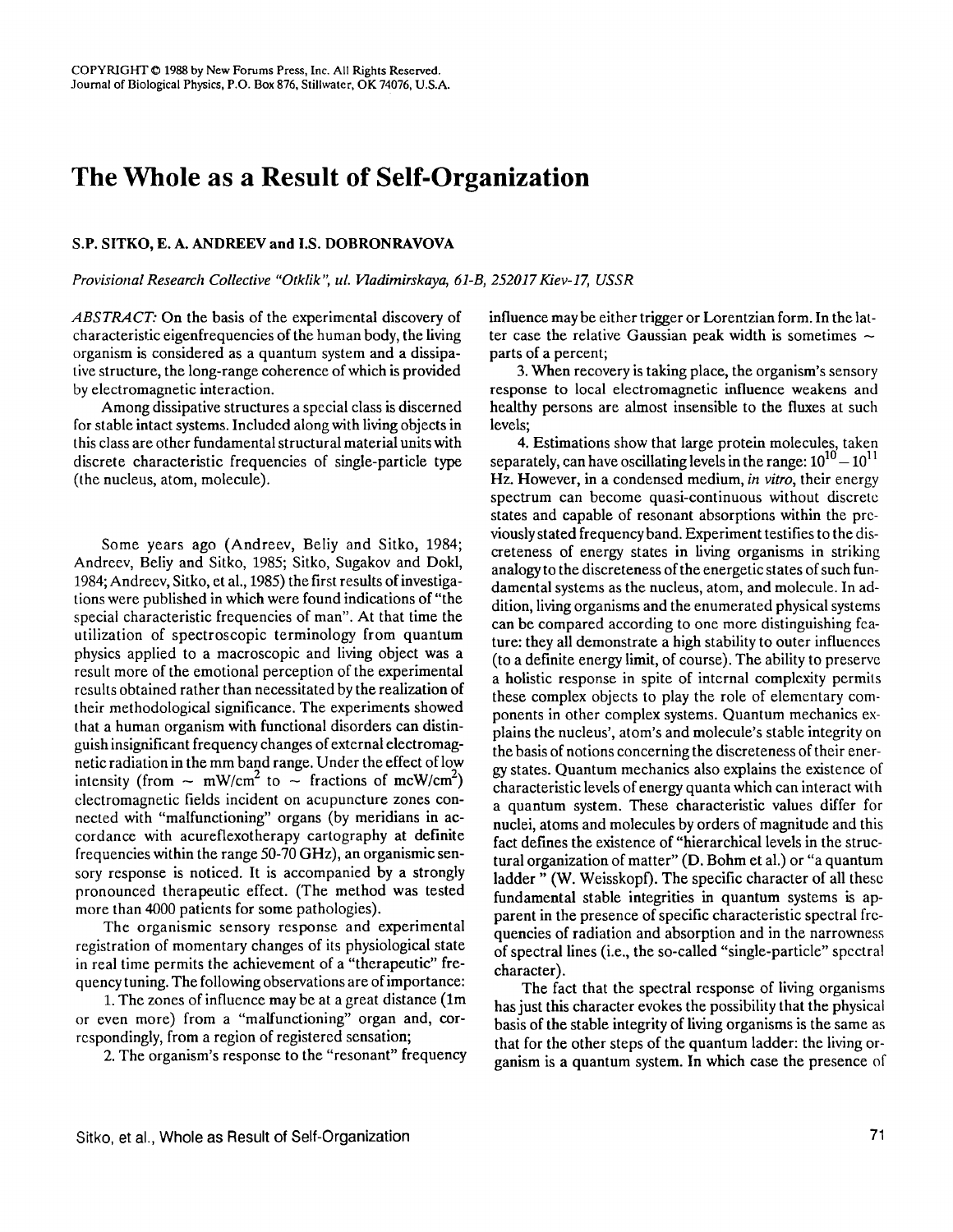cigcnfrequcncies may be a universal physical criterion indicating the stable integrity of fundamental units in structural matter.

The possibility of applying concepts from quantum physics (the wave function, its phase, step-function response, Icvcl-dcgeneracy and so on) to describe macroscopic phcnomena is determined by the global coherence of behavioral elements in the system. This coherence may be achieved with phase transitions of the second order (superconductivity, superfluidity) or with nonequilibrium phase transitions (laser radiation coherence, Josephson effect) due to self-organization.

Fr6hlich (1985) was the first to introduce the idea of coherent excitation in biological systems. He showed that because of metabolic pumping, a mode of collective oscillations of similar-type cell ensembles is formed at a frequency corresponding to the lowest single-particle oscillating condition.

Experimental verification of living organism characteristic frequencies manifested in resonance effects and the thcorctical indications of the possibility of their explanation on thc basis of self-organization concepts, reveal the fundamental significance of a synergetic approach to the description of biological systems. The possibility of this approach is not restricted to the creation of mathematical models of self-organization processes in homogeneous organismic systcms such as the systolic rhythms (Krinski and Mikhailov, 1974) or electrical brain activity (Kaiser, 1985).

Both experimental (model) data as well as existing concepts of biochemical reactions in organisms demonstrate that organismic autowave processes can exist (Mysil, Novakova, and Kunts, 1984). The question now is: in what volume? Due to common diffusion such processes are possible only in limited volumes (for example, within a cell), for an organism represents an exceptional nonuniform medium and nonuniformities influence considerably the character of process development.

These considerations are in favor of the often mentioned hypothesis about the role of electromagnetic fields proper in regulating and synchronizing intracellular processes in the whole organism.

A combination of long-range acting electromagnetic fields with diffusion processes may be a factor providing cooperativeness of information processing in the organism in large volumes. It is possible that the so-called "meridians" known in acureflexotherapy are, in fact, an electromagnetic information frame of the organism (three-dimensional metabolic autowave "eddies").

Analyzing the numerical solutions of the model equalions written for the simplest cases, Kaiser (1985) showed a strong dependency of the limit cycle positions and forms on thc initial conditions, frequency of external signals and on thcir intensity, especially in the regions of particular points which in our case may be identified with acupuncture points.

Certainly, a strict analytic solution of the experimental response requires knowledge of a concrete microscopic mechanism responsible for a coherent electromagnetic field formation. On the basis of the experimental data we may exclude a number of models, since as was stated above, the discrete transitions in the region of  $10^{10} - 10^{11}$  Hz in non-living multiparticle systems should be absent. In living matter thcsc frequencies are possible only in cases when the statcs generating these transitions are separated from a thermal background. Several theoretical models providing such a possibility are known.

Besides the already mentioned Fröhlich conception (Fr6hlich, 1985), a model of soliton energy transport along protein molecules has been suggested by Davydov (1983). A resonance photodissociation of a longliving soliton to an exciton and a local deformation with external field frequency values of  $3.10^{10} - 7.10^{10}$  Hz is theoretically supported, i.e. there is a possibility of such kinds of interference in a metabolic process.

Furthermore, a conjecture was made (Sitko and Sugakov, 1986) that an informational connection with an external field and energy transport along limit cycle space trajectories may be conditioned by protein spin states. This hypothesis has recently found experimental confirmation (Andreev and Sitko, 1985). (See Figure 1.)

A short description of the conjecture is as follows. Electromagnetic waves in the range 45-65 GHz, arising in the organism owing to transitions between sublevels of a triplet spin-spin splitting, provide a universal long-acting coherence which is not limited by nonuniformities of real living structures. The role of short-acting activators may be played by enzyme complexcs, as their activity is known (Buchachenko, Sagdeev and Salikov, 1978) to depend on spin orientation of the external electrons in active centers in a trigger way.

Thus we consider the living organism to be a quantum system and a dissipative structure formed as a result of a nonequilibrium phase transition which constantly reproduces itself due to self-organization processes.

This approach permits the isolation of a special class of stable integral systems among dissipative structures. Such fundamental structural matter units as nuclei, atoms and molecules can thus be regarded as paralleled functionally by living objects.

Therefore, the formation of chemical element atoms can be considered as not only a process of self-organization, but the existence of a stable atom itself may be interpreted as functioning as a dissipative structure open with respect to the physical vacuum (Lamb shift). In this way the ideas of self-organization can be introduced to nuclear physics. So methodological difficulties in the explanation of the formation of nucleus shell structure which were reflected, in particular, in historically derived terminology (e.g., "magic" nuclei, "magic" numbers) may be obviated. The question considered here is the methodologic basis for the spontancity of formation of a self-coordinated potential of strong-interacting nucleons in the absence of a force center. The theory of the self-coordinated nuclear potential is the basis of